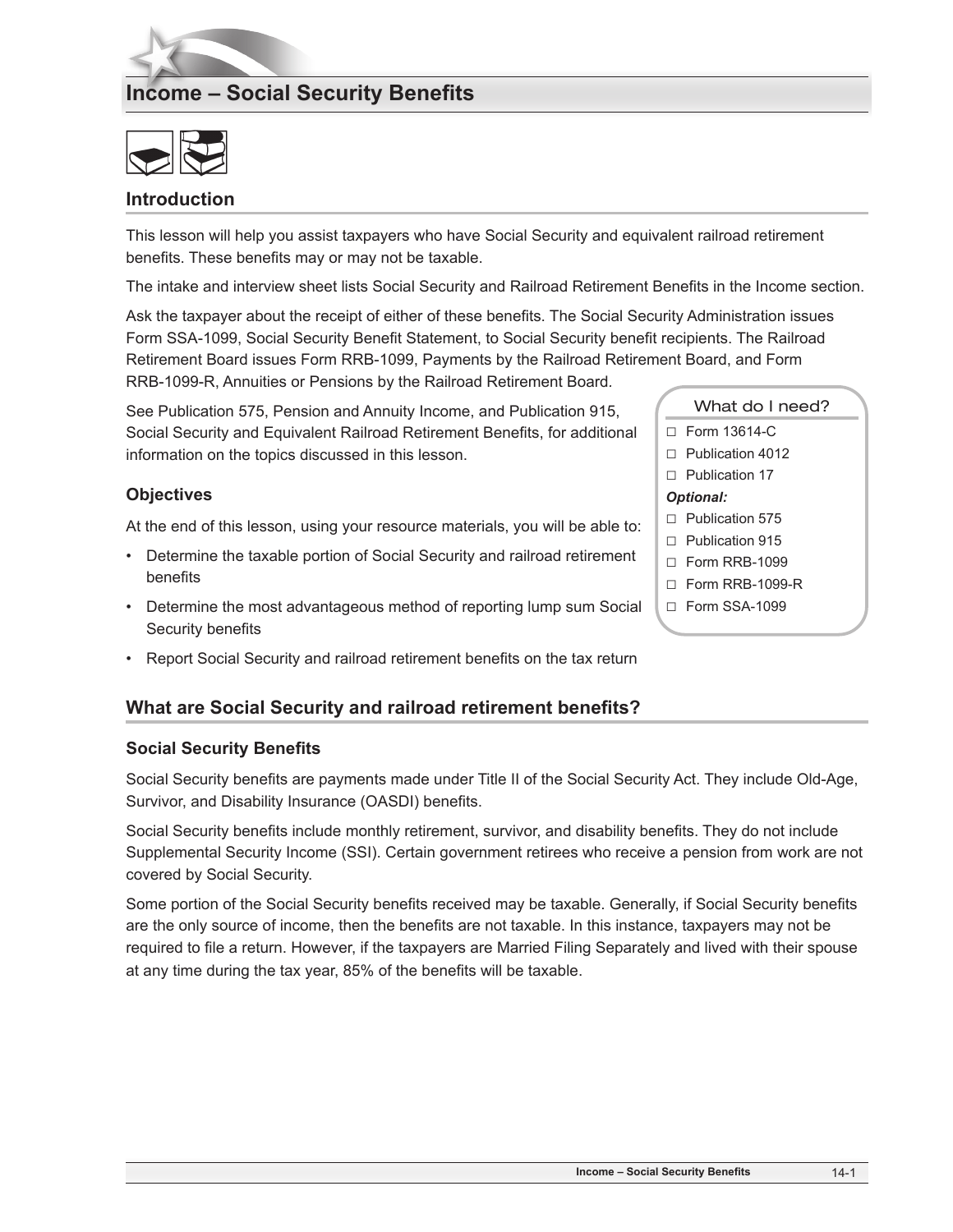# **Railroad Retirement Benefits (RRBs)**

Railroad Retirement Benefits (RRBs) are benefits paid to railroad employees working in jobs that are covered by the Railroad Retirement Act (RRA). The RRA benefits have two components: tier 1 (Social Security equivalent benefits) and tier 2 (treated as a qualified employee plan). The tier 2 benefits are reported on Form RRB 1099-R. These funds are discussed in the previous lesson on Retirement Income.

## **How are these benefits reported to the taxpayer?**

#### *Form SSA-1099*

Social Security benefits are reported on Form SSA-1099. Box 5 shows the amount of net benefits. Taxpayers who did not receive Form SSA-1099, or have misplaced it, may be able to get an instant printout of benefits from their personal "my Social Security" account on the Social Security Administration website at SSA.gov. Or taxpayers may call toll-free to request a benefit statement to be sent by mail. Social Security no longer provides benefit verification letters in their offices.

#### *Form RRB-1099*

Tier 1 railroad retirement benefits are equal to the Social Security benefit that a railroad employee or beneficiary would have been entitled to receive under the Social Security system. These benefits are called "Social Security equivalent benefits" and, for tax purposes, are treated like Social Security benefits. They are shown on the blue Form RRB-1099. Box 5 shows the net Social Security equivalent benefits for tier 1.

#### example

Jacob is a retired railroad switchyard operator. Using the intake and interview sheet, the volunteer determined Jacob received Railroad Retirement Benefits. He received Form RRB-1099 and Form RRB-1099-R. The amount from Form RRB-1099 will be added to any amount of Social Security benefits that he may have received from other employment.

## **When are Social Security benefits and tier 1 RRBs taxable?**

Part of the following benefits received by the taxpayer may be taxable:

- Social Security benefits
- Railroad retirement benefits, tier 1 (Social Security equivalent portion)

To correctly calculate the taxable portion, you need to know the amount in Box 5 of Form SSA-1099 or Form RRB-1099. The taxable amount, if any, of a taxpayer's Social Security benefits depends upon filing status and other reportable income. Generally, if Social Security (or Social Security equivalent) benefits were the taxpayer's only source of income, the benefits are not taxable and the taxpayer does not need to file a federal income tax return.

A portion of the benefits is taxable if total income (including tax-exempt interest), plus one-half of the benefits received, is more than certain base income amounts, which vary based upon the taxpayer's filing status. A portion of the benefits is also taxable if the taxpayers are Married Filing Separately and lived with their spouse at any time during the year.



The taxable portion of Social Security benefits is never more than 85% of the net benefits the taxpayer received. In many cases, the taxable portion is less than 50%.

If the taxpayer files a joint return, enter the amounts from each Form SSA-1099 and the software will compute the portion that is taxable, if any.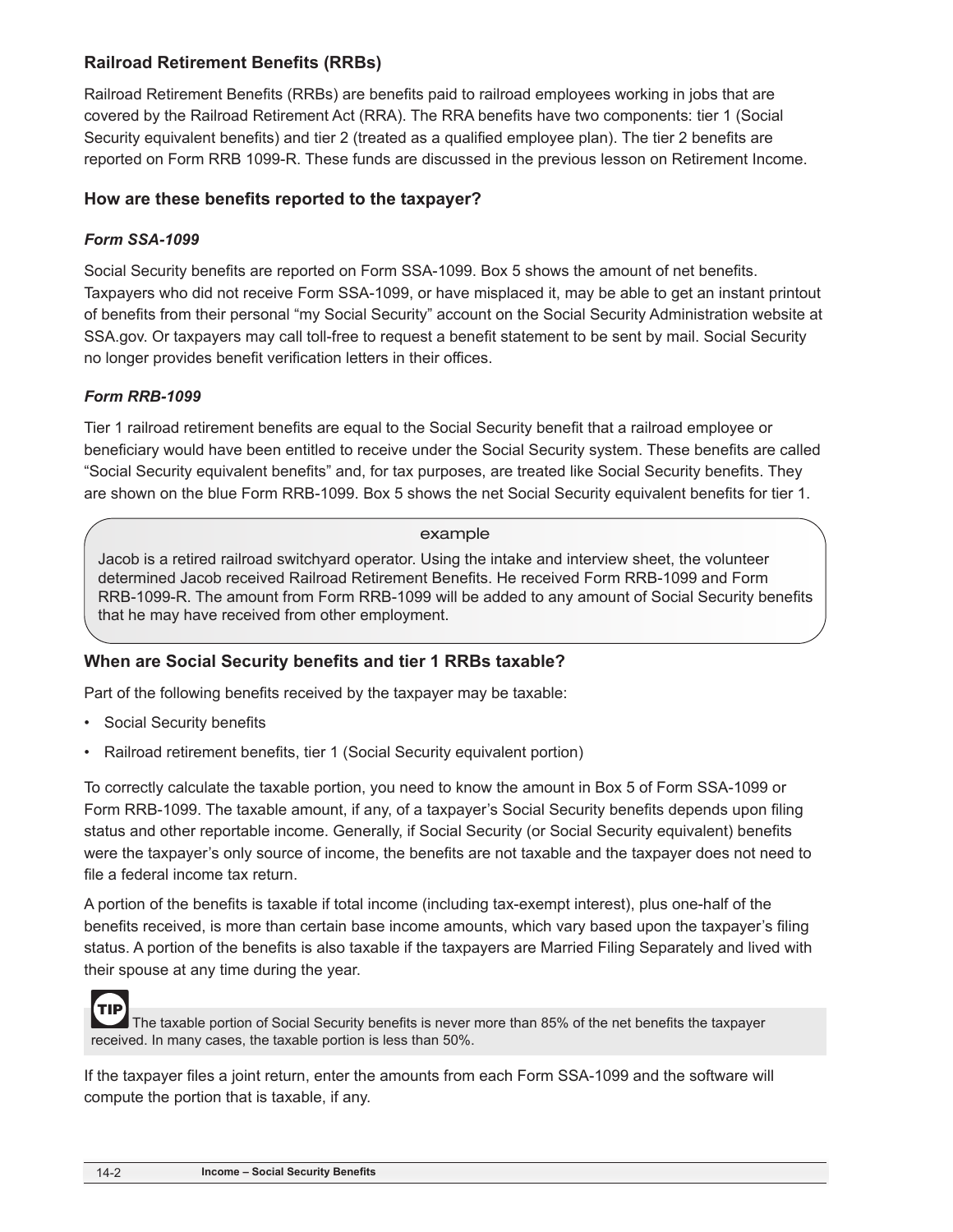Taxpayers can use Form W-4V, Voluntary Withholding Request, to request withholding from Social Security benefits.

#### example

Wanda and Dan are both retired and will file a joint return. Wanda received Form SSA-1099 with an amount of \$4,300 appearing in Box 5. Dan retired from the railroad, and Box 5 of his Form RRB-1099 shows an amount of \$6,800. Wanda and Dan will use the combined benefits of \$11,100 and only one calculation to see if any of their benefits are taxable.

# **How do I report Social Security or railroad tier 1 benefits?**

 **Tax Software Hint:** The tax software will perform all the calculations to determine the taxable amount based on other information on the return. Be sure to enter all income, including tax-exempt interest, in order for the software to correctly calculate taxability of benefits. Medicare premiums (Part B and D) from Forms SSA-1099 and RRB-1099 may be claimed as a self-employed health insurance deduction if the taxpayer is filing Schedule C. Otherwise, enter medical premiums so they flow to Schedule A if the taxpayer is itemizing deductions. Additionally, be sure to enter any federal income tax withholding. Go to the Volunteer Resource Guide, Tab D, Income, for software entries.



Answers follow the lesson summary.

**Question 1:** Hank comes to your site to get some help with his tax return. He is upset because his neighbor told him that he would have to pay tax on all of his Social Security benefits this year. After talking to Hank, you learn that his wife died several years ago. This tax year, he sold all of his stock and moved into senior housing. The sale of the stock created \$31,896 of taxable income for Hank. His neighbor told him, with that much income, the entire \$11,724 of his Social Security benefits would be taxable. What is the maximum taxable amount of Hank's benefits?

- A. \$31,896
- B. \$20,172
- C. \$11,724
- D. \$9,965

## **What are lump-sum benefit payments?**

Some taxpayers may have received a lump-sum benefit payment. This payment could be for the current tax year and for prior tax years. Box 3 of the taxpayer's Form SSA-1099 or Form RRB-1099 will include the lump-sum payment. The form will also show the year, or years, of the payment. The additional information will be shown in Description of Amount in Box 3 on Form SSA-1099 or in Boxes 7–9 on Form RRB-1099.

**TIP**  Do not confuse this type of lump-sum benefit payment with the lump-sum death benefit that both the SSA and RRB pay to many of their beneficiaries. No part of the lump-sum death benefit is subject to tax.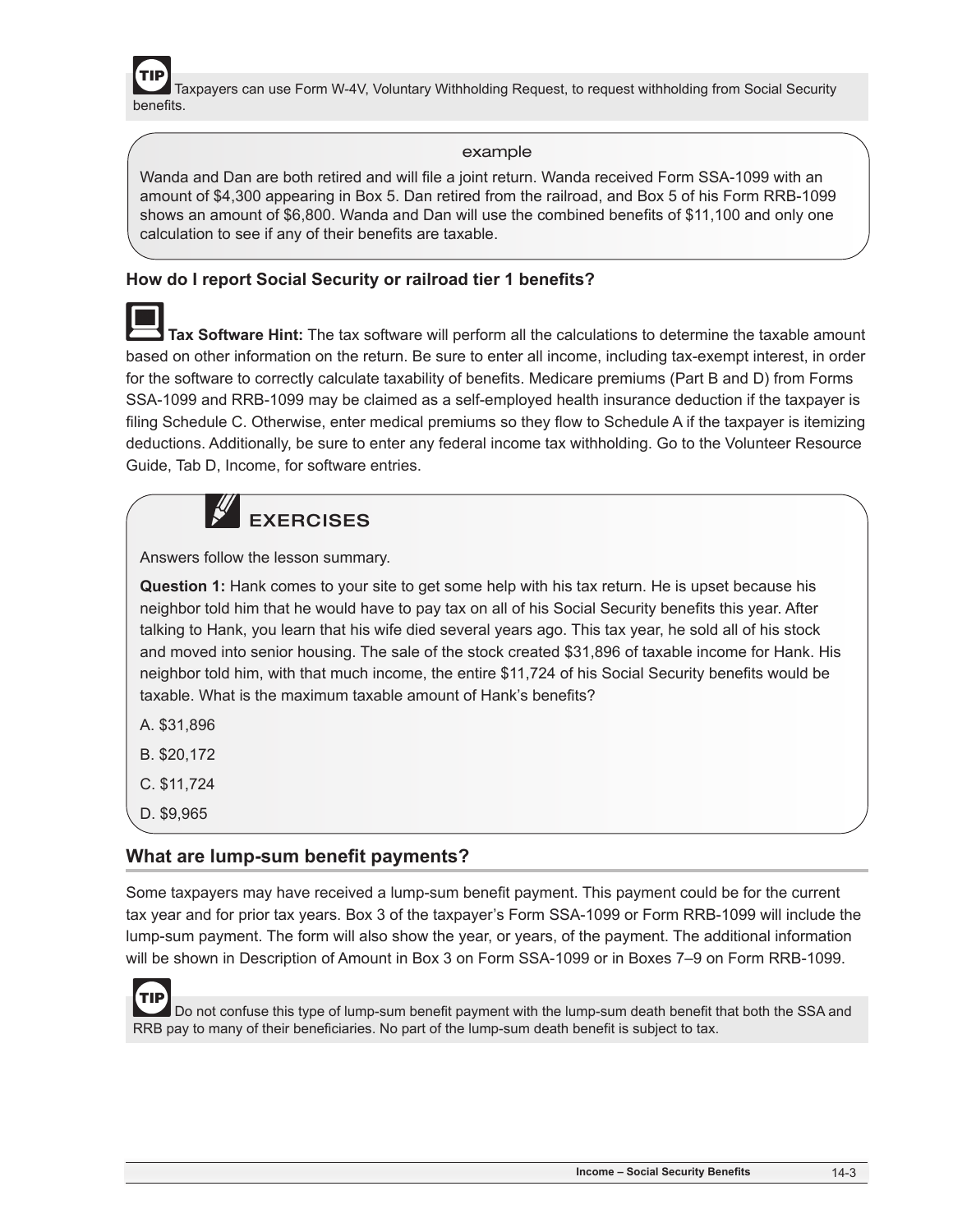When figuring the taxable portion of Social Security benefits, two options are available for lump-sum benefit payments:

- The **first option** allows the taxpayer to report the whole payment the year it was received. When the taxpayer chooses this option, complete the Social Security Benefits Worksheet as usual by including the entire lump-sum payment on line 1.
- The **second option** is to treat the payment as received in the earlier year or years. This is done by figuring whether any part of these benefits is taxable, based on the earlier year's income. Any part that is taxable is then added to any taxable benefits for the current year and included on Form 1040. The taxpayer can elect this method if it lowers the taxable benefits.

#### **Will the lump-sum election method lower taxable benefits?**

Figuring the taxable benefits under the lump-sum election method is in scope for the VITA/TCE programs.

If the taxpayer chooses the second option, only the current year income will be adjusted. You do not file amended returns for the earlier years.

Under the lump-sum election method, refigure the taxable part of all the benefits for the earlier year (including the lump-sum payment) using that year's income and filing status; then subtract any taxable benefits for that year that were previously reported. The remainder is the taxable part of the lump-sum payment and is added by the software to the taxable part of the benefits for the current year (figured without the lump-sum for the earlier year).

In order to compute the taxable benefits, you will need copies of the taxpayer's prior year returns.

For additional information on the lump-sum election, see Publication 915.

#### example

Last year, Jane applied for Social Security disability benefits but was told she was ineligible. She appealed the decision and won. This year, she received a lump-sum payment of \$6,000, of which \$2,000 was for last year and \$4,000 was for the current year. Jane also received \$5,000 in Social Security benefits in the current year, so her Form SSA-1099 shows benefits paid of \$11,000.

Jane had other taxable income in both the previous year and the current year. She should figure her taxable benefits under the lump-sum election method to see if it is lower.

 Because the earlier year's taxable benefits are included in the current year's income, no adjustment is made to the earlier year's return. Do not file an amended return for the earlier year.

Once a taxpayer elects this method of figuring the taxable part of a lump-sum payment, the election can only be revoked with the consent of the IRS.



 **Tax Software Hint:** The tax software will figure all the calculations after you enter the prior year tax return information. Go to the Volunteer Resource Guide, Tab D, Income, Form SSA-1099 Lump Sum Distributions, for software entries.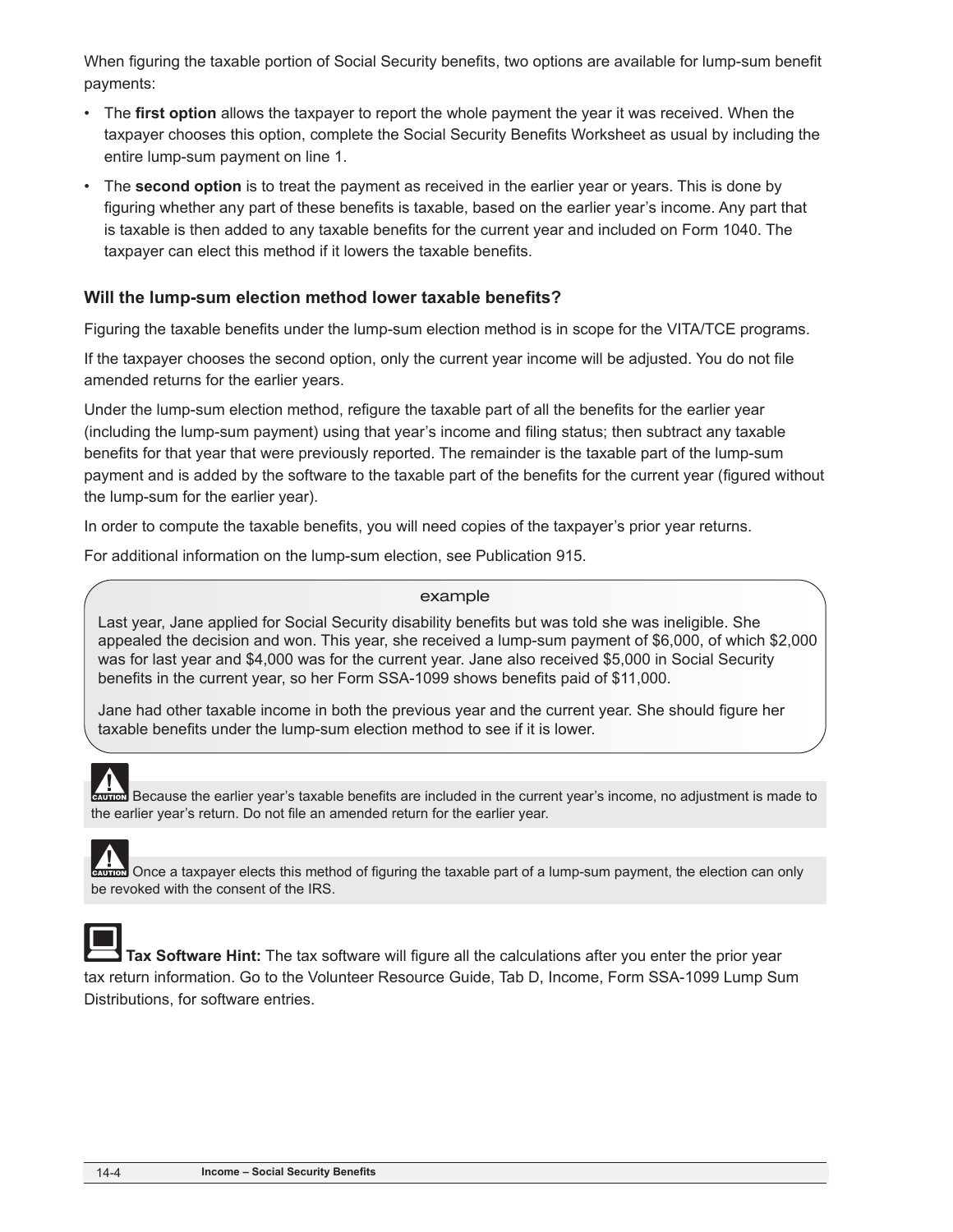# **Summary**

This lesson explained how to determine whether income from taxpayers' Social Security benefits and railroad retirement benefits is taxable.

Generally, if Social Security benefits were the taxpayer's only source of income, the benefits are not taxable and the taxpayer does not need to file a federal income tax return. If the taxpayer received Social Security benefits and other income, the Social Security Benefits Worksheet found in the Form 1040 Instructions is completed by the software to calculate the taxable portion.

When figuring the taxable portion of Social Security benefits, two options are available for lump-sum benefit payments. The taxpayer may report the whole payment in the year it was received or treat the payment as received in the applicable earlier year or years.



TAX LAW APPLICATION

To gain a better understanding of the tax law, complete the practice return(s) for your course of study using the Practice Lab on L&LT.

If you are unable to complete the entire exercise, complete as much as you can. Come back later to finish the exercise after you cover all the technical topics in later lessons.



*Answer 1: D. \$9,965 or 85% of the net benefits is the maximum amount that could ever be taxable.*